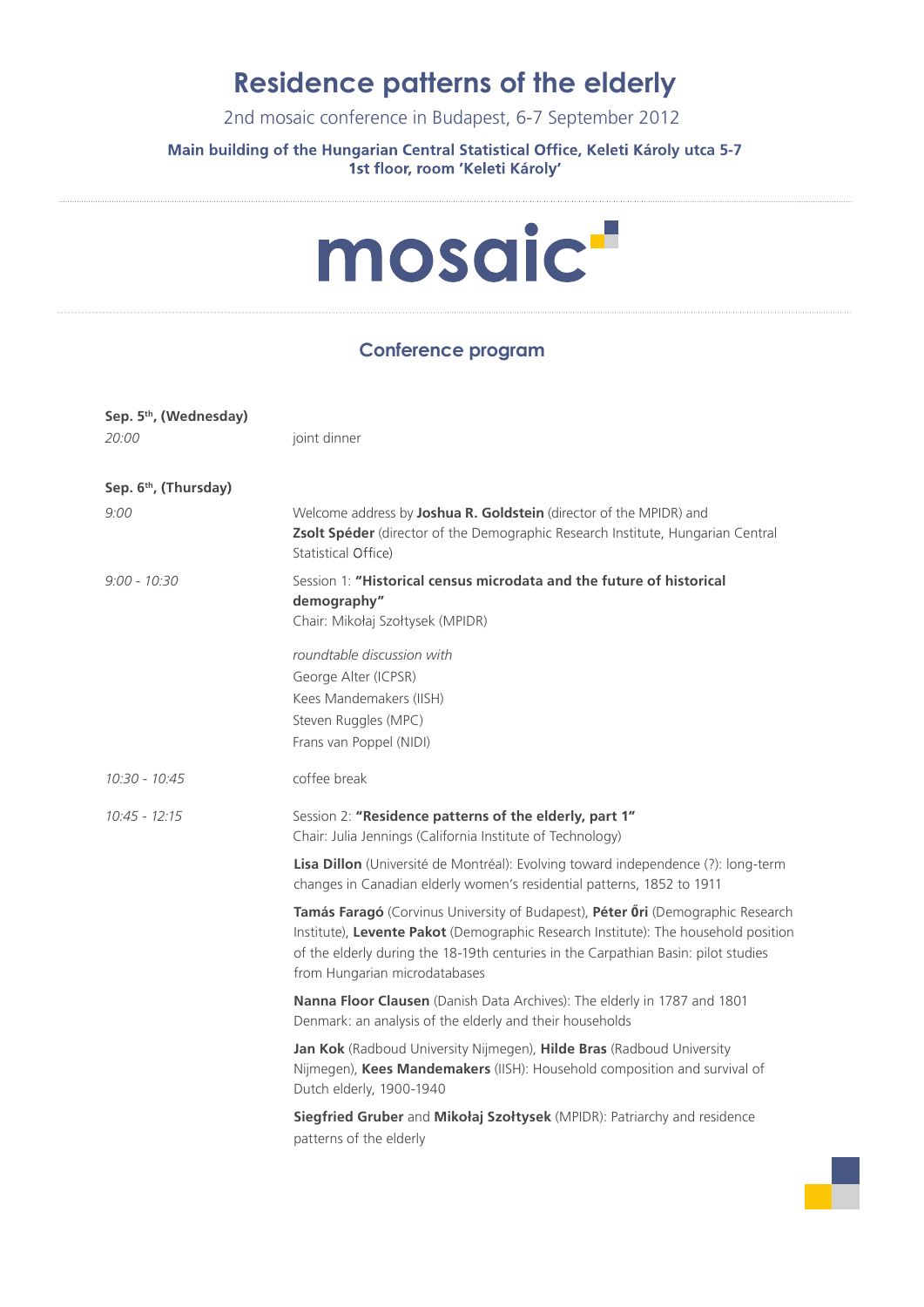# **Residence patterns of the elderly**

2nd mosaic-conference in Budapest, 6-7 September 2012

| 12:30 - 14:00                    | lunch                                                                                                                                                                                                                  |
|----------------------------------|------------------------------------------------------------------------------------------------------------------------------------------------------------------------------------------------------------------------|
| 14:00 - 15:00                    | Business session: Joshua R. Goldstein, Siegfried Gruber, Mikołaj Szołtysek<br>(MPIDR): Progress report of the Mosaic project, Discussion about future<br>developments                                                  |
| 15:00 - 15:15                    | coffee break                                                                                                                                                                                                           |
| $15:15 - 16:30$                  | <b>Poster session 1</b><br>Chair: Siegfried Gruber (MPIDR)                                                                                                                                                             |
|                                  | Shtelian D. Shterionov, Daniela Angelova, Ventsislav Muchinov (Bulgarian<br>Academy of Sciences): Nufus Defteri as a Source for Historical Demographical<br>Development of the Bulgarian Lands during the 19th Century |
|                                  | Helder Adegar Fonseca and Paulo Eduardo Guimarães (University of Évora and<br>NICPRI): The Portuguese Sample on Social Mobility (1850-1967)                                                                            |
|                                  | Violetta Hionidou (University of Newcastle): Inventory of sources in Greece                                                                                                                                            |
|                                  | Sanne Muurling and Kees Mandemakers (IISH), Inventory of Micro Data in the<br>Netherlands before the Introduction of the Population Register (1850)                                                                    |
|                                  | Yuriy Voloshyn (University of Poltava) and Yuliya Hilevych (Radboud University<br>Nijmegen): Surviving microdata in Eastern Ukraine, 18th and 19th centuries                                                           |
|                                  | Diego Ramiro Fariñas (Spanish National Research Council): The Historical Spatial<br>Data Infrastructure for the City of Madrid, 1860-2011                                                                              |
|                                  | Joana Maria Pujades Mora (Autonomous University of Barcelona): Inventoring<br>historical local censuses in Catalonia and Balearic Islands                                                                              |
| $16:30 - 18:00$                  | Keynote lectures:<br>Chair: Joshua R. Goldstein (MPIDR)                                                                                                                                                                |
|                                  | <b>Emmanuel Todd</b> (INED): The origin of familial systems                                                                                                                                                            |
|                                  | Monica Das Gupta (World Bank): Demographic implications of alternative kinship<br>systems (norms of inheritance and residence), illustrated by data from East and<br>South Asia                                        |
| $18:00 - 19:30$                  | reception (on site)                                                                                                                                                                                                    |
| 20:00                            | dinner                                                                                                                                                                                                                 |
| Sep. 7 <sup>th</sup> , (Friday): |                                                                                                                                                                                                                        |
| $9:00 - 11:00$                   | Session 3: "Technological advances in large scale data entry"<br>Chair: Jan Kok (Radboud University Nijmegen)                                                                                                          |
|                                  | Anna Cabré, Josep Llados, and Joana Maria Pujades Mora (Autonomous<br>University of Barcelona): The project Five Centuries of Marriages. Technical and<br>methodological aspects                                       |
|                                  | Gunnar Thorvaldsen (University of Tromsø): Semi-automatic transcription of<br>individual level census sheets                                                                                                           |